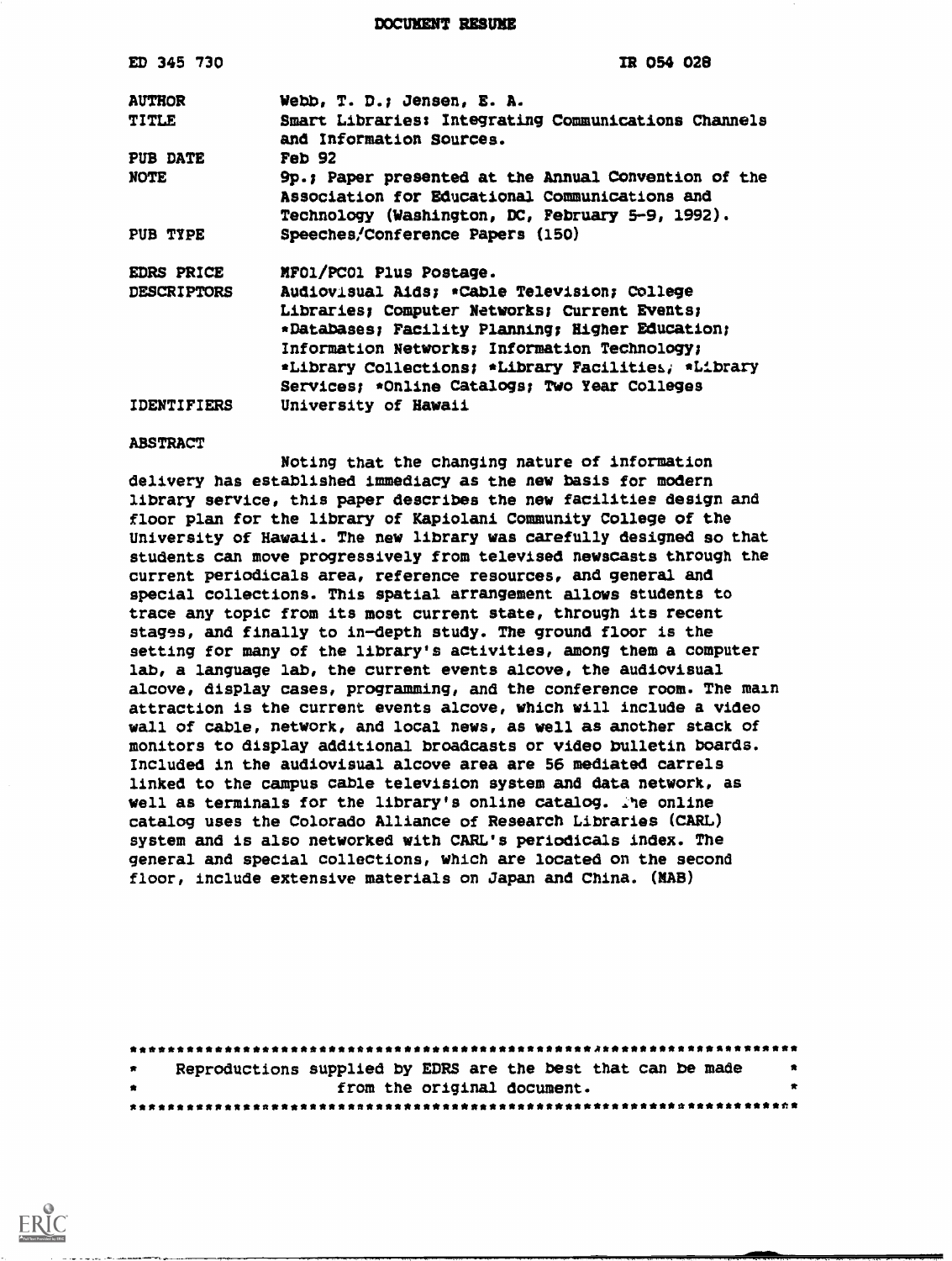## SMART LIBRARIES: INTEGRATING COMMUNICATIONS CHANNELS

T.D. Webb, Ph.D., and B.A. Jensen, Ph.D.

AND INFORMATION SOURCES

U.S. DEPARTMENT OF EDUCATION<br>Office of Educational Research and Improvement EDUCATIONAL RESOUNCES INFORMATION

13 The docomonl Pisi boon reorod4c.0 as tocomod tram Me WWI o( ordarittato^ onginating it.<br>Minor changes have been made to improve

raproChatton attitoy

Points of valer or opinions stated in mis docu-<br>men! do .not .necessarily .rapresent. official<br>OERI position or policy

The startling events of the last two years vividly demonstrate that libraries of the 21st century cannot perform their function without monitoring television newscasts to add immediacy to their standard information sources. Events such as the bloody confrontation in Tiananmen Square, the reformation of Eastern Europe, the War in the Gulf, the chance of peace in the Middle East, the ill-conceived Soviet coup, and the subsequent dissolution of the Soviet Union are becoming everyday occurrences that hourly revise global affairs, and exert their influence on local circumstances internationally.

Traditionally, printed books and journals were the library's major means of supply:ng the combination of background know]edge and current information that distinguishes quality independent study and research. But the changing nature of information delivery, especially the televised newscast, has established immediacy as the new basis for modern library service. Bringing the television into the library is the essence of what some have called the "Just In Time" concept of information delivery, as opposed to the more traditional and passive "Just In Case" approach to information storage.

A number of college and university libraries are introducina

 $\mathcal{Z}$  and the set of  $\mathcal{Z}$ 

"PERMISSION TO REPRODUCE THIS MATERIAL HAS BEEN GRANTED BY

Terry D. Webb



TO THE EDUCATIONAL RESOURCEE INFORMATION CENTER (ERIC)."

0 ಣ N ഹ 4 R <u>ြက</u>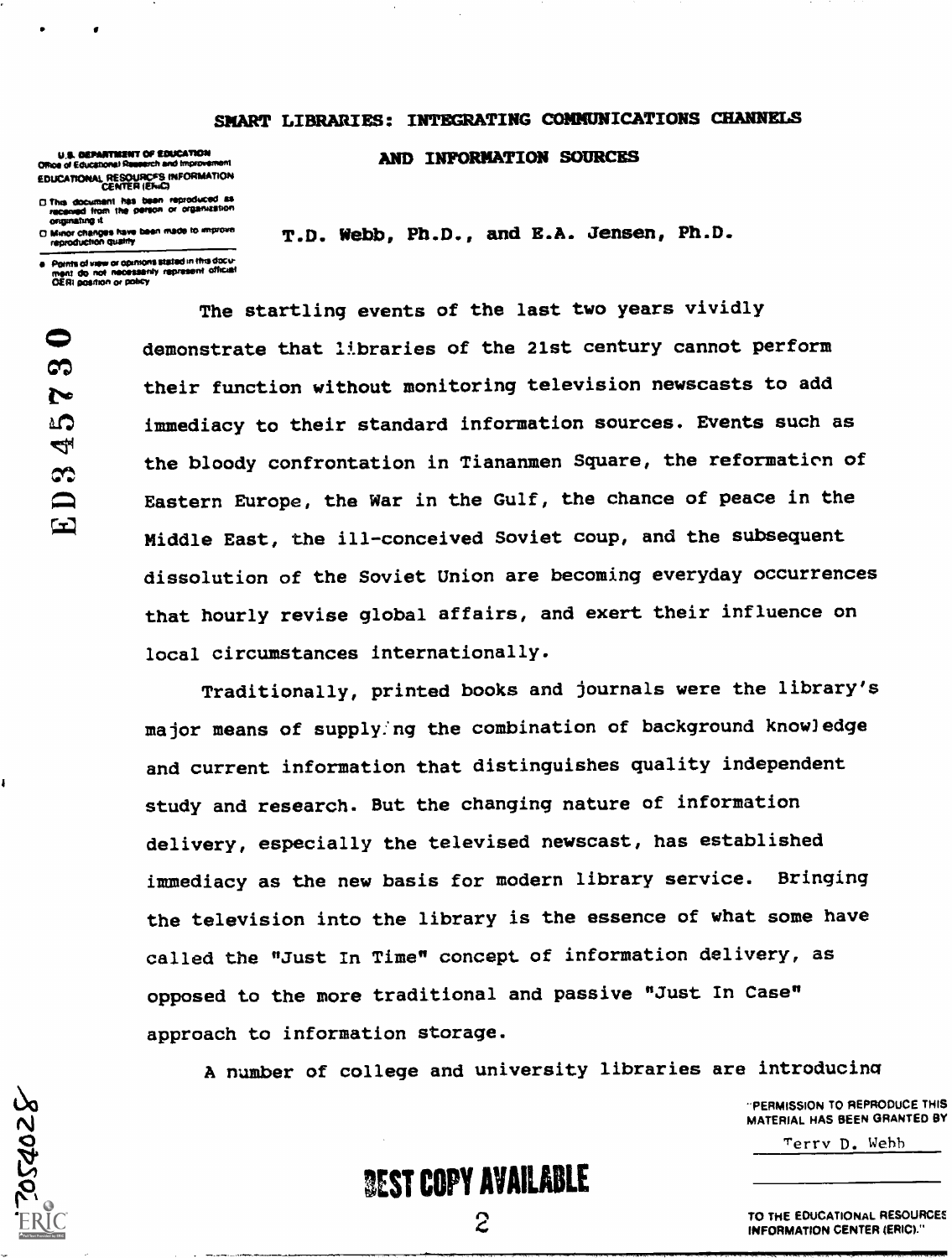cable and network newscasts into their information delivery services by installing monitors in their lobbies. But often these attempts are less effective that they could be because this type of service was not envisioned in the design of the library facility. Monitors tuned to CNN or network news may have to be located in areas that are less than accommodating to the large numbers of students who want to know, who need to know, the fastbreaking events that affect us all. Monitors are often stuck in a corner out of the main traffic flow because the building was not designed for video information delivery, and a corner may be the only place a video line could be installed or dropped from the ceiling, after the fact.

At Kapiolani Community College of the University of Hawaii, however, the new library was designed with an emphatic video information delivery system in mind. The library's spatial arrangement accentuates the best characteristics of both the video and print information formats, and places them in a logical relationship to each other to integrate those characteristics.

Located in Honolulu, Kapiolani College nestles on the slopes of Diamond Head crater. It has a commanding view of the Waikiki skyline, the limitless ocean, and Oahu's wall of mountains and valleys. Its situation suggests an openness to the world that we want to capture in our approach to information delivery.

The elongated shape of the library creates an imposing facade and a visual image of largeness by displaying more of the exterior treatment at a glance than would be visible with some



 $\Omega$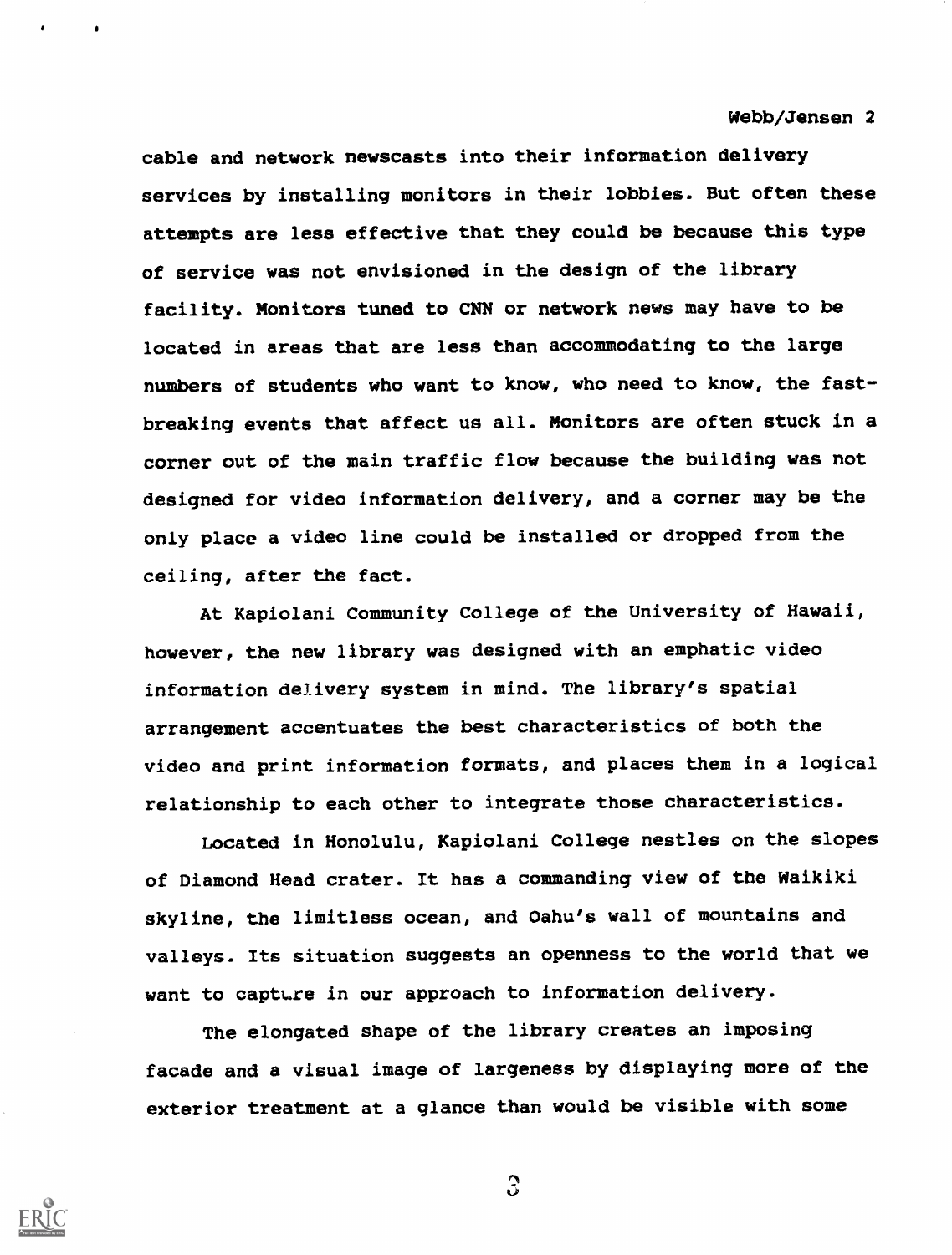other plan. And because the entrance is located at one end, students are drawn into the center of the building, past numerous intriguing services and activities that they might not expect to see in a normal library. They can't simply dash in and dash out as they would at a convenience store or a fast-food restaurant. Once they enter, they can't avoid being exposed to and held by the library's full range of services.

The ground floor is the "noisy" zone. It's like an information buffet. Here interaction between students and the library staff is intense, and it is the setting for many of the library's activities. Students entering the building will encounter a computer lab, a language lab, the current events alcove, the audio-visual alcove, display cases, programming, conference room, and other features before they even see any books, which on the first floor are located at the far end of the building.

The current events alcove is the library's main attraction. It is the means the Kapiolani library will use to incorporate mass communications channels into its information delivery strategy. Here a 3x3 video wall will be installed in full view of all who enter the building. It is intended to be visually riveting. The major image on this matrix will be dedicated to cable, network, and local news. Another stack of monitors will display additional broadcasts or video bulletin boards. The sound portions of the broadcasts are selectively available through earphones and directional speakers.

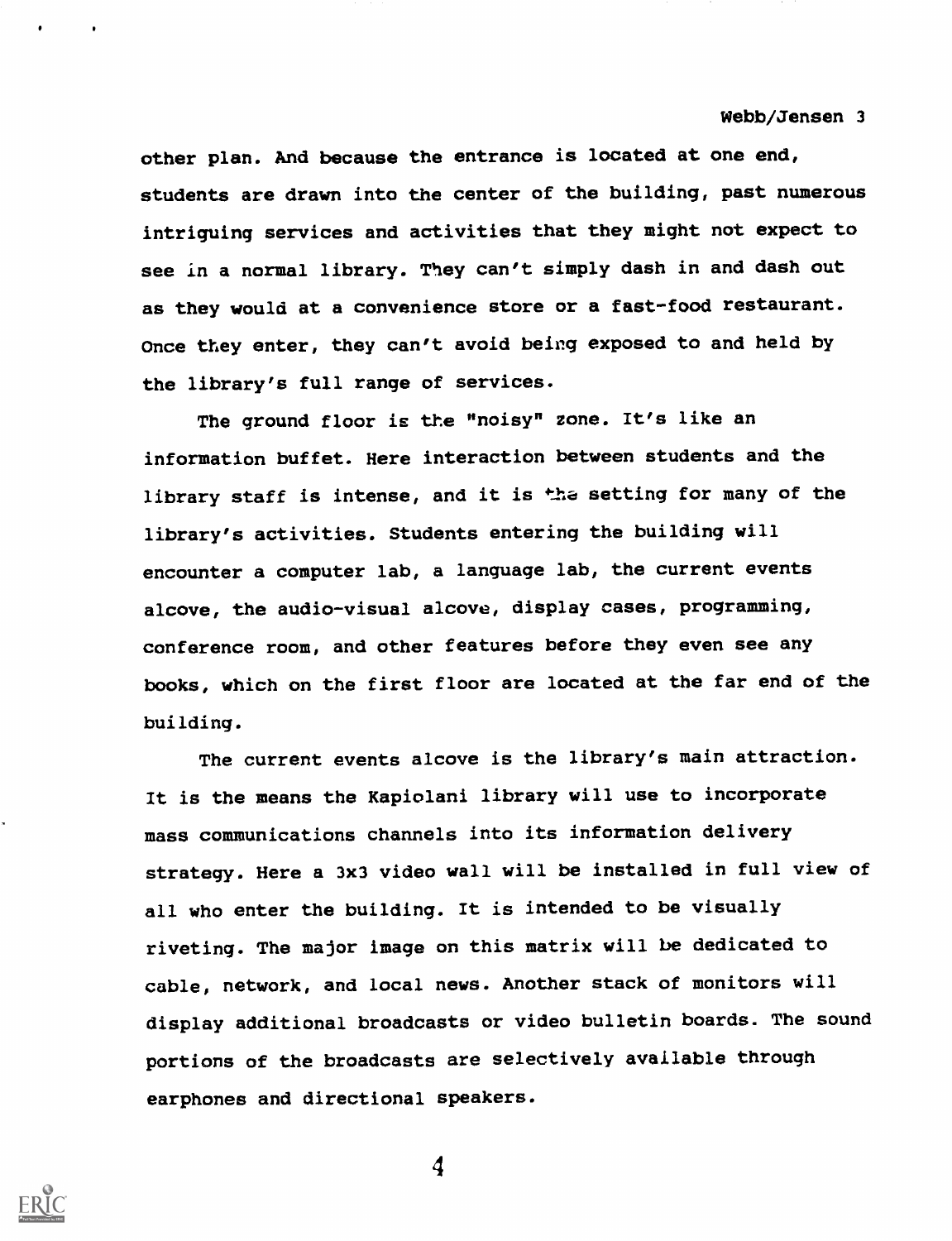The current events alcove is sunken three feet to help control the sound from the speakers, and to create a comfortable ambience while students keep current with international and local news. The steps down to the alcove also serve as seating, and contain the wiring and selectors for the audio channels.

The control station for the video wall is located behind the rirculation desk, as is the electronic distribution "head end" for the campus ca.)le network. The library staff can thus coordinate broadcasts over the rampus cable, which connects to the library's video wall and media carrels, as well as to classrooms throughout the campus. All the KCC classrooms and conference rooms are connected to the head end through the campus video cable, and are also linked to the campus data network.

The audio-visual alcove surrounds the video wall area, and includes 56 mediated carrels that are linked to the campus cable TV system and data network.

The campus data network provides access to text and bibliographic databases throughout the state, as well as to databases in the mainland U.S. and, soon, in Japan. Many of the other study carrels throughout the library will also be linked to the campus data network for users who wish to bring their own portable computers to work in the library.

Terminals for the library's online catalog are also located in this area. The Kapiolani library uses the CARL system located at the Hamilton Library on the University of Hawaii Manoa campus. The CARL system was developed by the Colorado Alliance of



 $5\overline{)}$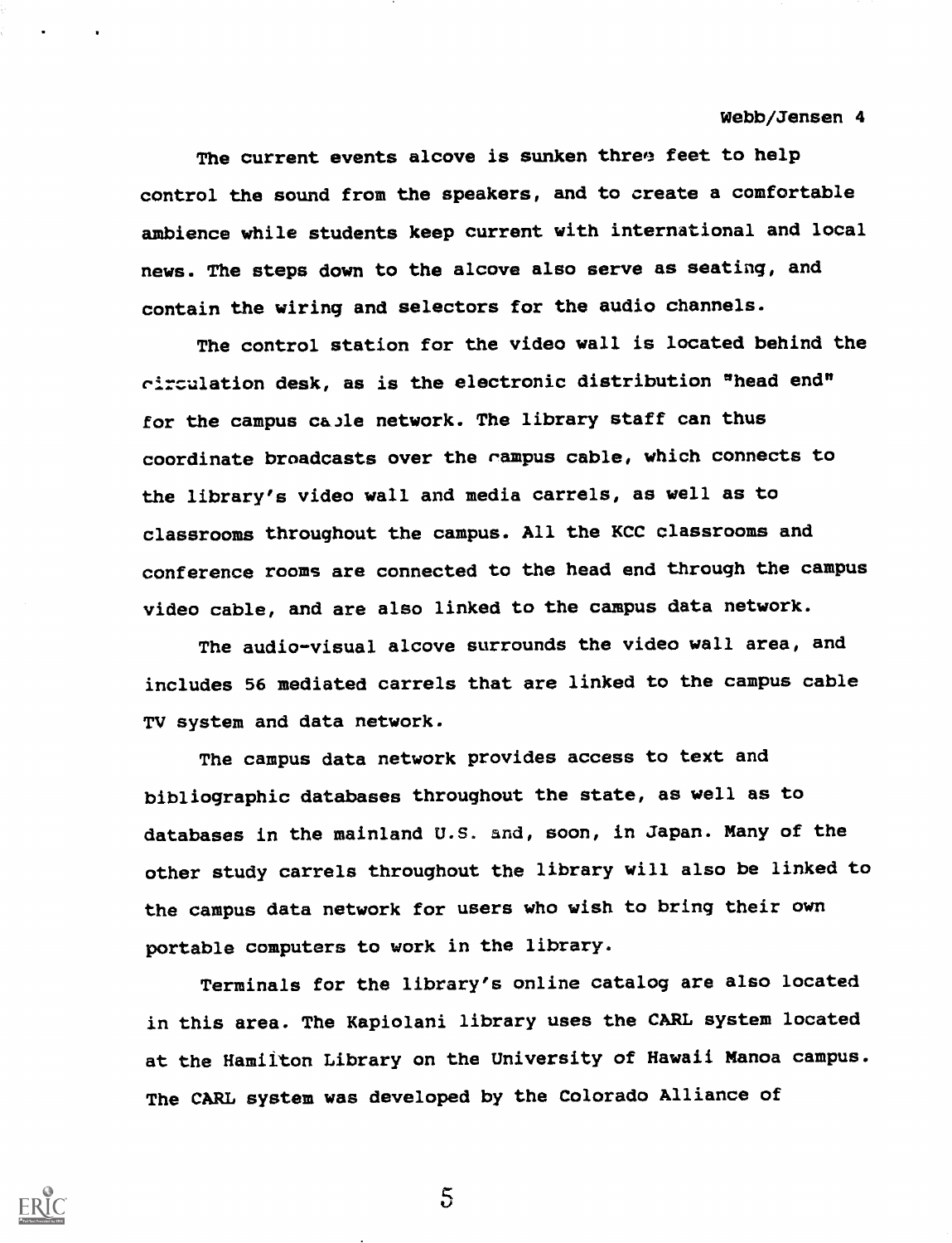Research Libraries. Using CARL terminals in the Kapiolani library, students can access the holdings of the university's libraries around the state. They can link to a state legislative database called ACCESS to see the full texts of pending state legislation, public hearing notices, committee agendas, and other information about state agencies; they can link to the Hawaii public library system to search that state-wide database; they can also see the holdings of more than 200 other libraries across the U.S. The UH libraries plan to develop the system's capacity to handle Chinese, Japanese, and Korean vernacular characters, and load data directly from Asia, making the UH CARL system a multinational information platform and an electronic data bridge between the U.S. mainland and Asia.

Students at the Kapiolani library can also access "Uncover," CARL'S index to 10,000 periodical titles and over 2 million individual articles, and then place an online request for a FAX full-text copy of any article they find indexed. The FAX should arrive within 24 hours at a cost of about \$10. From the same terminal they can also access special custom-made databases, such as the Hawaii Song Index, the Hawaii State Data Book, a Hawaiian-English dictionary, and others.

This area is the library's connectivity crossroads. Locating the monitor matrix here, close to the current periodicals and reference areas, permits students to follow a topic of interest from its most current stages, through recent treatments in periodical format, and do even further research into the past by

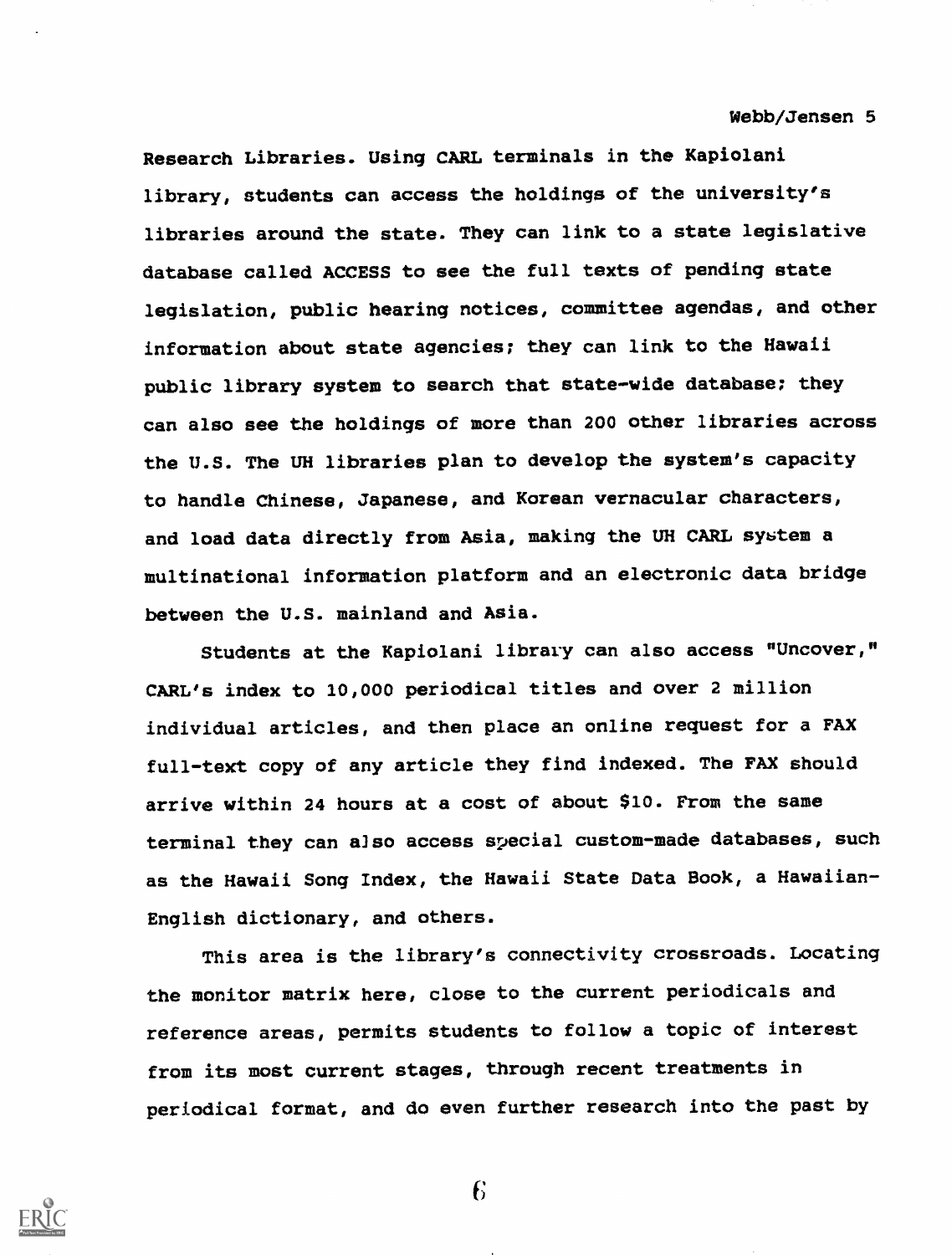using the library's reference, general, and special collections.

The general and special collections are on the second floor. This is the "quiet" zone. The library's special collections, include extensive materials on Japan and China donated by private individuals and corporate donors such as the Japan Forum of Kodansha International.

Donations and other considerations have played an important part in the Kapiolani library. For example, Oceanic Cable, the local cable television company, generously loaned us a team of engineers and technicians to compile the specifications for the video wall system we need, survey the market to make recommendations about the available products, and then put together a funding package for the purchase.

The library's design places several information services in a spatial arrangement that is logical and intriguing to our students. The best learning combines current information with thorough background knowledge. Awareness of the continuity between historical conditions and current events yields the richest type of learning, and is essential for intelligent modern living. But we have observed that students often fail to grasp the full importance of local and world developments because they do not associate current affairs with the knowledge contained in library collections, or with the learning that takes place in their classrooms. It's the familiar issue of relevance in education. Despite abundant ambient information and mass communications on pressing issues that demand intelligent action,

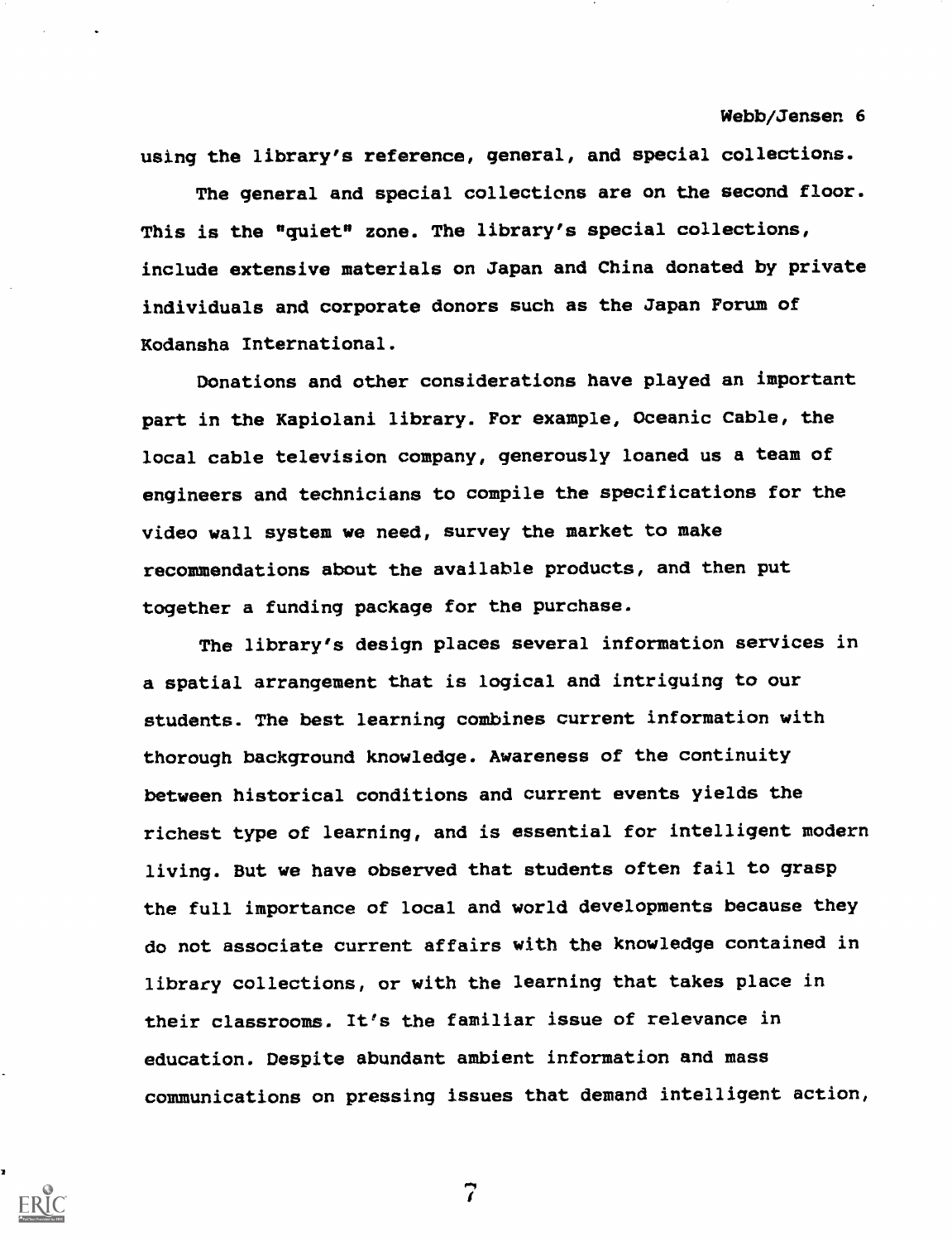student research often lacks the focus provided by up-to-theminute data combined with a good grounding in the existing documentation of the issues. The new Kapiolani library was designed to integrate these various learning formats in a single, structured whole.

For example, when important events or crises occur, such as political campaigns, military conflicts, space flights, etc., the video wall gives students the fast-breaking news stories. From there, students can retrieve recent, more in-depth treatments of the events in news magazines and newspapers, which are located next to the current events alcove. Students then can proceed to the library's reference, general, and special collections to get detailed background information on the events and the issues they involve.

As the floor plan shows, the new library was configured with a scalar concept of information in mind. The current events alcove with its video wall is the source and the symbol of the library's innovative vision of integrated information that will help students see the relevance of the past to today's fastchanging world.

Installing a video wall in the library is a departure from traditional library services. It is a strategy we hope will improve our students° grasp of current world and local events, while also providing the resources for students to gain a familiarity with the scholarship that will add depth to their understanding of important world happenings. With the video wall



 $\mathcal{S}$